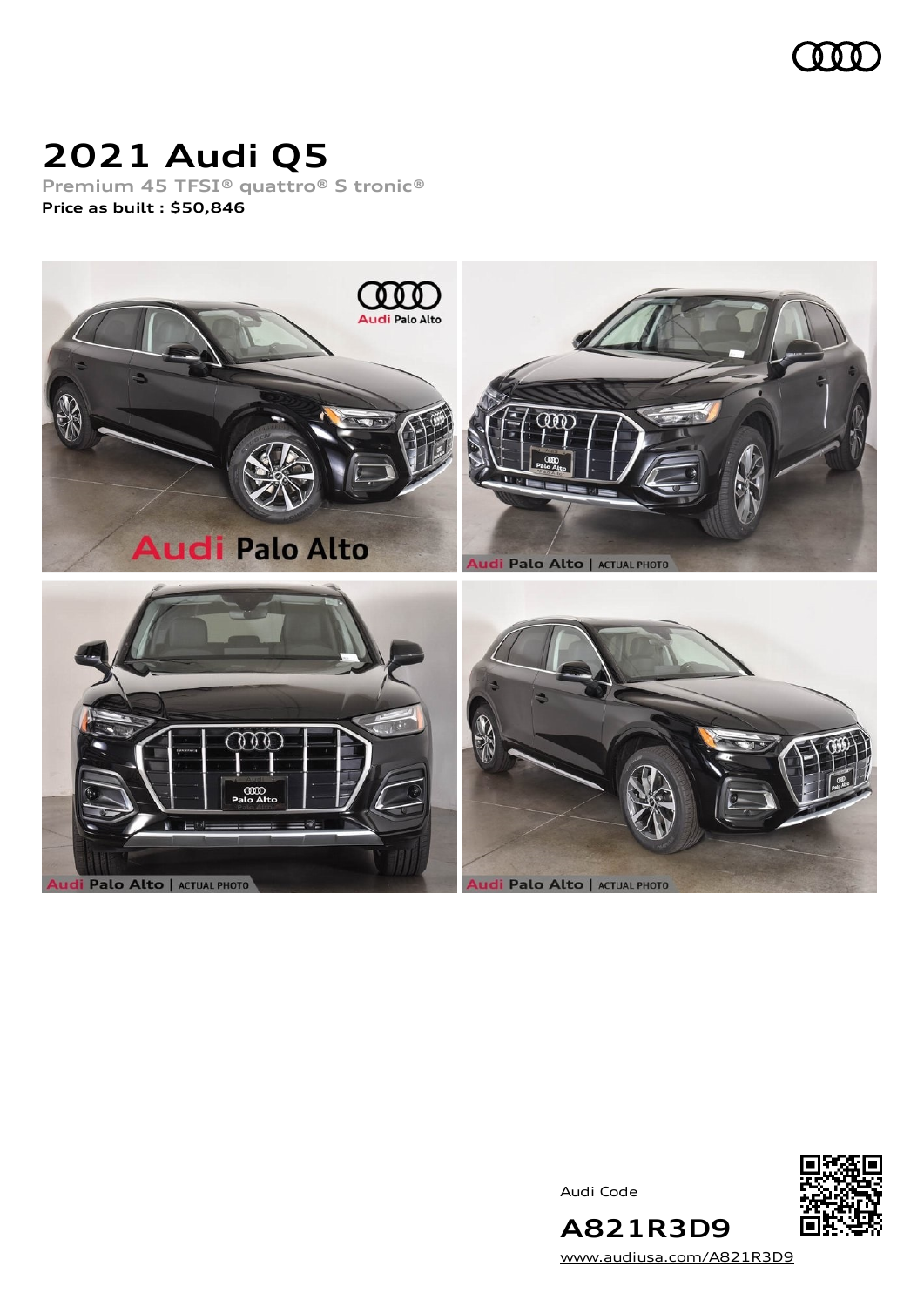## **Summary**

**Audi 2021 Audi Q5** Premium 45 TFSI® quattro® S tronic®

**Price as buil[t](#page-10-0)** \$50,846

#### **Exterior colour**

Brilliant Black

#### **Interior colour**

| Seats     | Black with Rock Gray stitching |
|-----------|--------------------------------|
| Dashboard | Black                          |
| Carpet    | Black                          |
| Headliner | Gray                           |

# **Audi Palo Alto Audi Palo Alto**

#### **Further Information**

| Warranty        |             |
|-----------------|-------------|
|                 | No          |
| Mileage         | 2,000 miles |
| Type of vehicle | Used car    |
|                 |             |

#### **Audi Code** A821R3D9

**Your configuration on www.audiusa.com** [www.audiusa.com/A821R3D9](https://www.audiusa.com/A821R3D9)

**Commission number** 700f15730a0e09a91b4e

#### **Technical Specifications**

| Engine type                  | 2.0-liter four-cylinder                       |
|------------------------------|-----------------------------------------------|
| stroke                       | Displacement/Bore and 1,984/82.5 x 92.8 cc/mm |
| Max. output                  | 261 HP                                        |
| Torque                       | 273 lb-ft@rpm                                 |
| Top track speed              | 130 mph $1$                                   |
| Acceleration (0 - 60<br>mph) | 5.7 seconds                                   |
| Recommended fuel             | Premium                                       |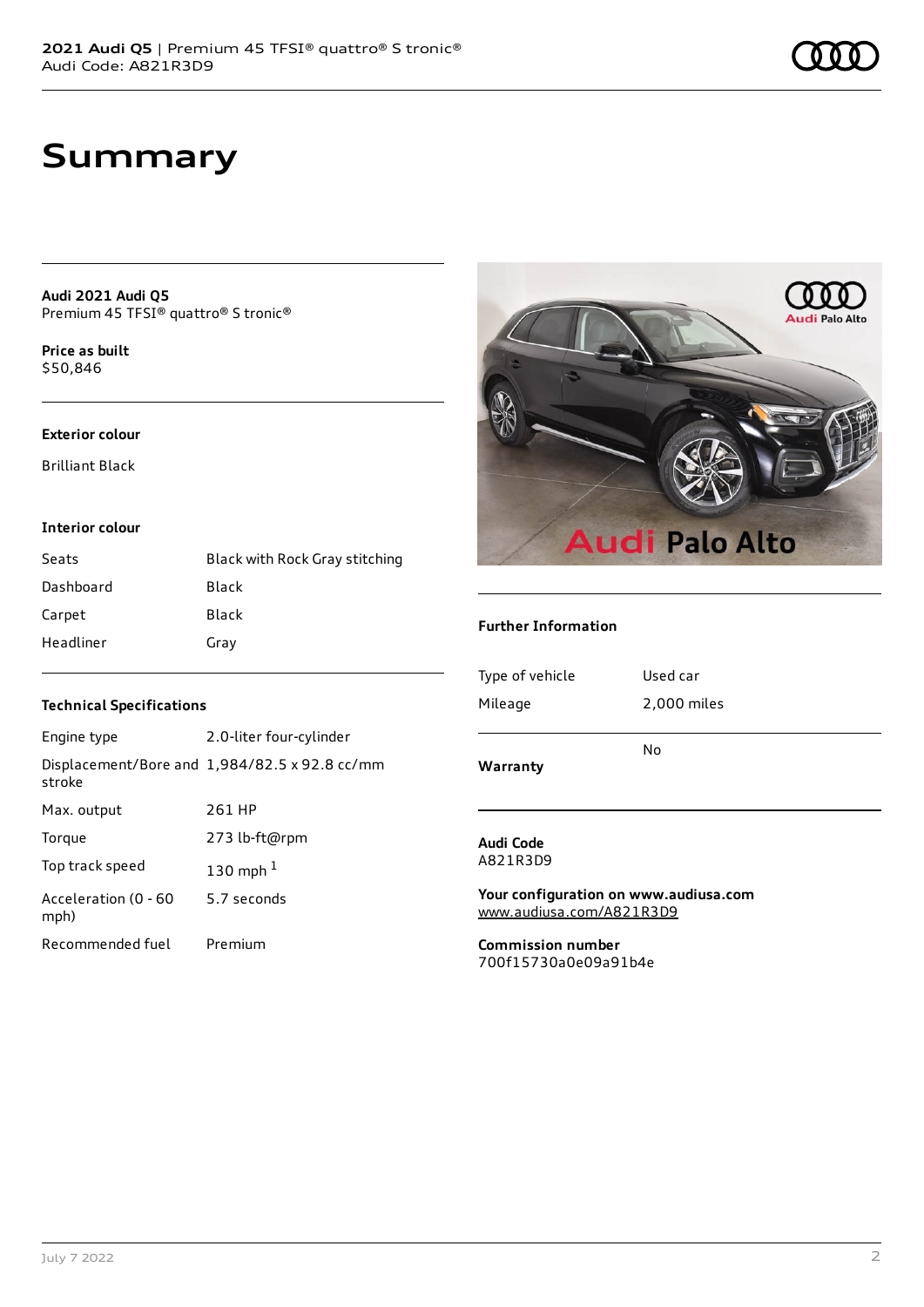# **Equipment**

Brilliant Black

Audi advanced key-keyless start, stop and entry

Power-adjustable, auto-dimming, power-folding, heated exterior side mirrors with memory

19" 5-double-arm design wheels, bi-color finish, with allseason tires

Convenience package

Power panoramic sunroof

SiriusXM® with 90-day All Access trial subscription









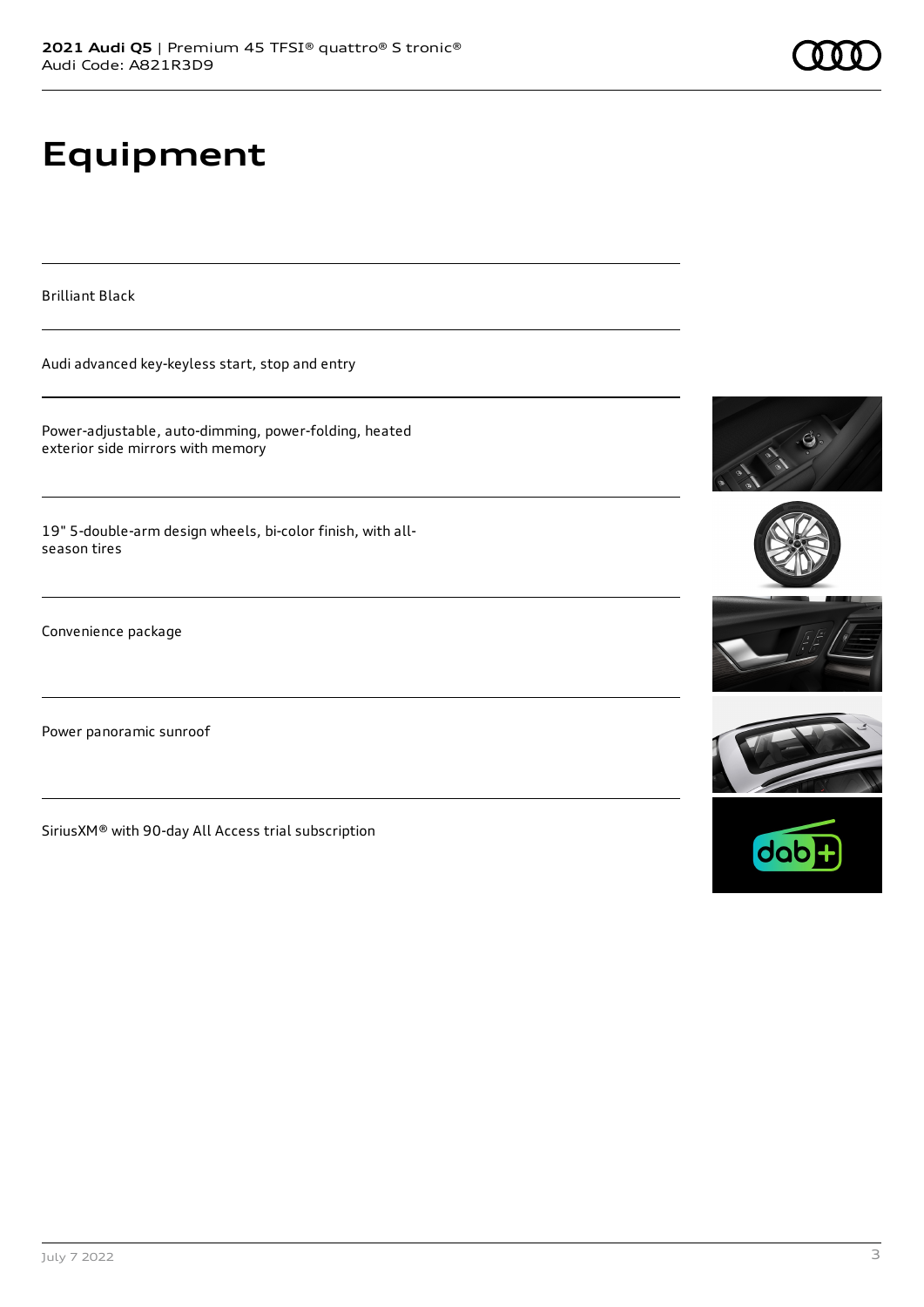## **Infotainment and Driver Assistance**

| IU1             | Audi smartphone interface                                                          |
|-----------------|------------------------------------------------------------------------------------|
| 6K9             | Audi pre sense® city                                                               |
| 2H1             | Audi drive select                                                                  |
| IW3             | Audi connect® CARE assistance and security<br>services (limited time subscription) |
| 7X2             | Parking system plus                                                                |
| 7W3             | Audi pre sense® basic and rear                                                     |
| KA <sub>2</sub> | Rear view camera                                                                   |
| 8G1             | High beam assist                                                                   |
| 9VD             | Audi sound system                                                                  |
| 9S7             | 7.0" color driver information system                                               |
| 7Y1             | Audi side assist                                                                   |
| 613             | Audi active lane assist                                                            |
| 9ZX             | Preparation for mobile phone (Bluetooth®)<br>with streaming audio                  |

#### **Safety and Security**

| 4UB             | Driver and front passenger airbags                              |
|-----------------|-----------------------------------------------------------------|
| UH1             | Electromechanical parking brake                                 |
| 8T2             | Cruise control system                                           |
| VC <sub>2</sub> | Garage door opener (Homelink®)                                  |
| 4H5             | Electronic rear child door locks                                |
| OZ7             | Speed-sensitive electromechanical power<br>steering system      |
| 7K6             | Tire-pressure monitoring system                                 |
| 4X3             | Advanced Airbag Protection System                               |
| 3B7             | Lower Anchors and Tethers for Children<br>(LATCH) in rear seats |

| <b>Exterior</b> |                                         |
|-----------------|-----------------------------------------|
| 1S1             | Tool kit and floor jack                 |
| 1BA             | Standard suspension                     |
| 3S1             | Aluminum roof rails                     |
| 511             | Tailgate roof spoiler                   |
| 8IT             | Full LED headlights with DRL signature  |
| HN <sub>2</sub> | 235/55 R19 all-season tires             |
| 8VM             | LED taillights with dynamic turn signal |
| VJ1             | Full paint finish                       |
| 4KC             | Heat-insulating side and rear windows   |
| 47B             | Aluminum trim around exterior windows   |

## **Interior**

| QE1  | Storage package                                                                            |
|------|--------------------------------------------------------------------------------------------|
| 4M3  | Four beverage holders                                                                      |
| 7M1  | Aluminum front door sill inlays                                                            |
| 6N)  | Light cloth headliner                                                                      |
| 9AQ  | Three-zone automatic climate control<br>system                                             |
| 417  | Auto-dimming interior rear view mirror with<br>digital compass and Integrated Toll Module® |
| QQ1  | LED interior lighting package                                                              |
| 6E3  | Front center armrest                                                                       |
| 7F9  | Leather-wrapped gear selector                                                              |
| 4F7  | Power tailgate                                                                             |
| 5 XF | Driver and front-passenger extendable sun<br>visors with illuminated vanity mirrors        |
| 3NS  | Sliding, split folding 40/20/40 rear<br>seatbacks with adjustable recline                  |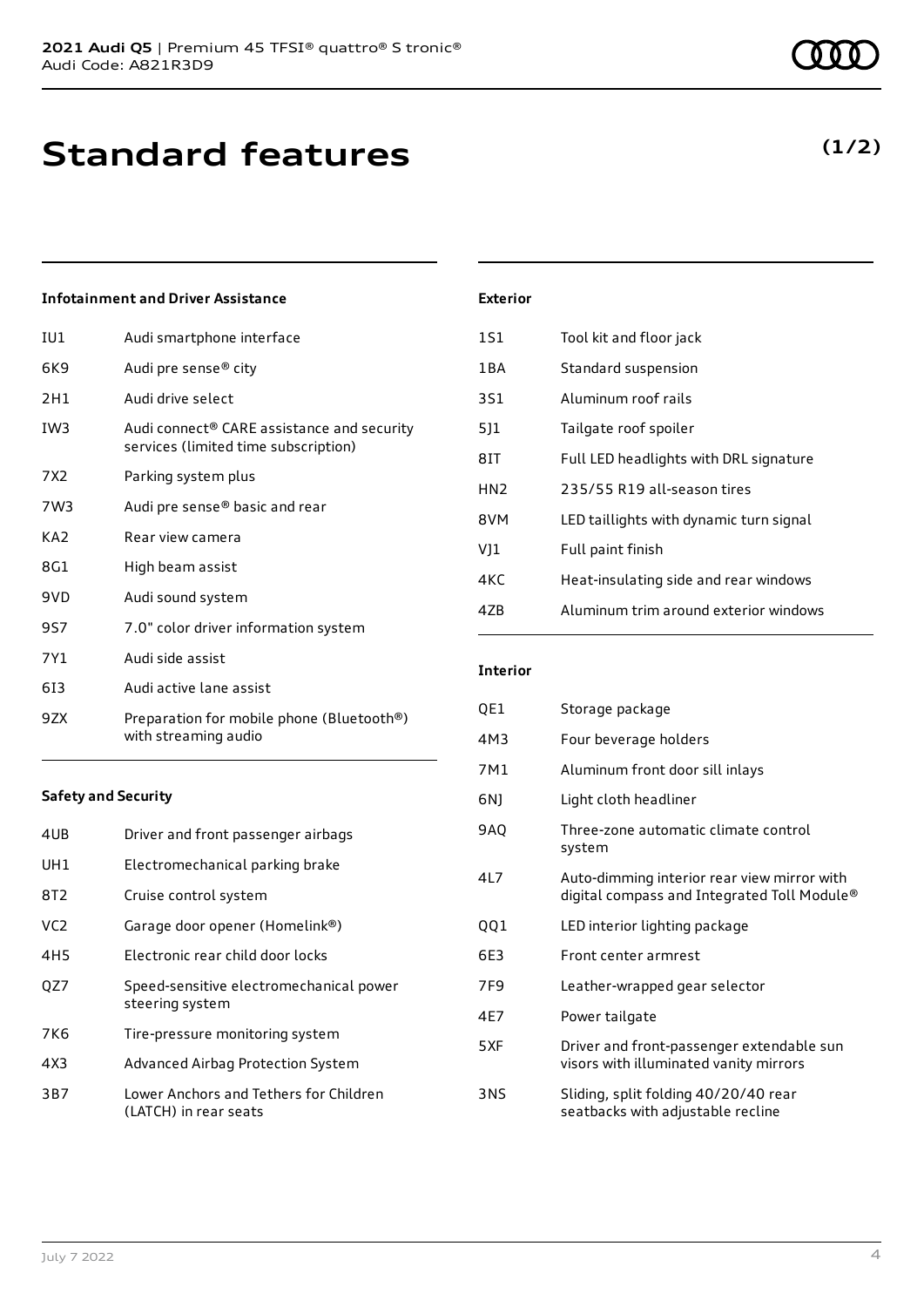## **Standard features**

## **Interior**

| N1P | Leather seat covers |  |
|-----|---------------------|--|
|     |                     |  |

- 4A3 Heated front seats
- 5MP Brown Walnut Wood inlays



**(2/2)**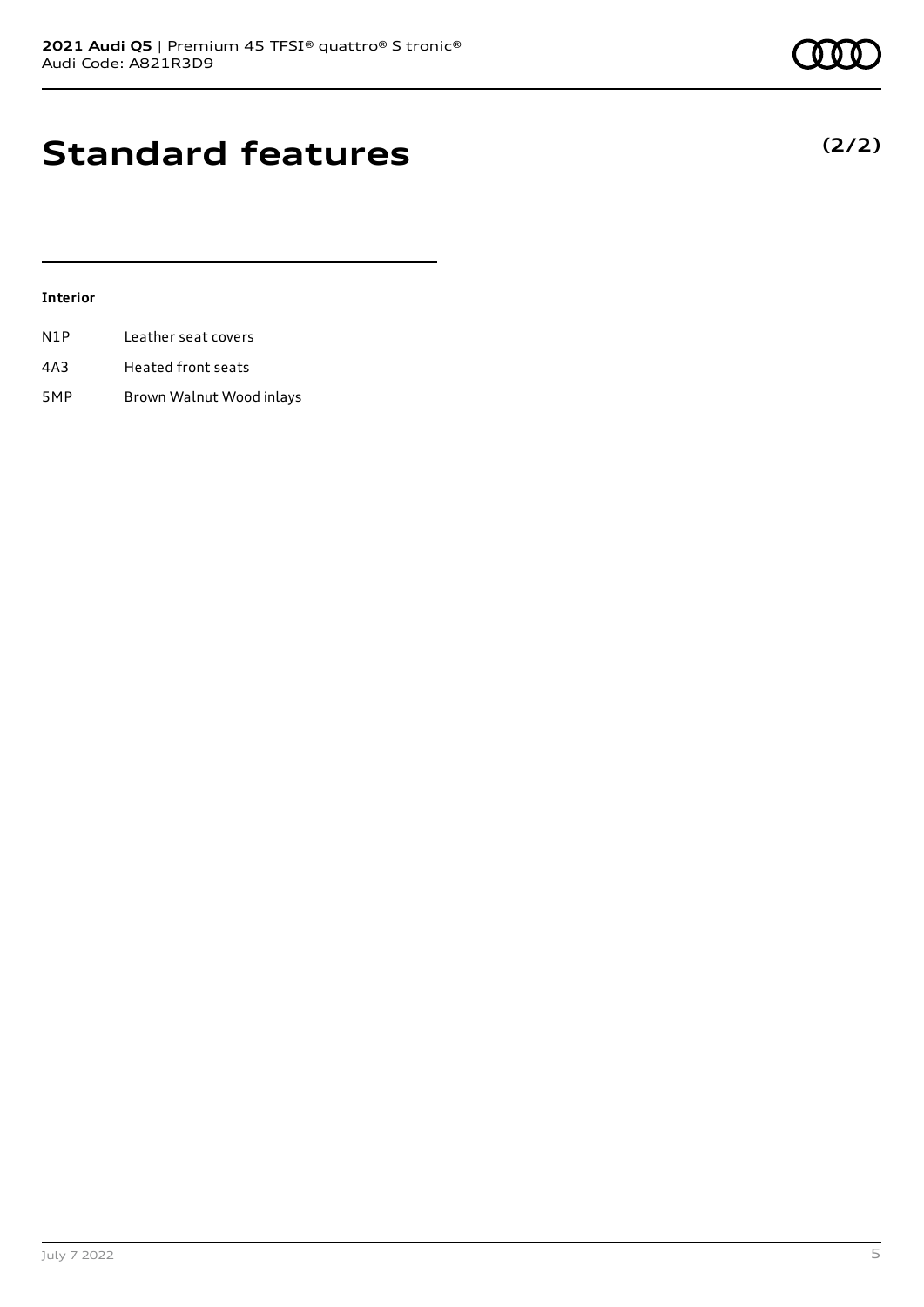## **Dealer remarks**

Clean CARFAX. CARFAX One-Owner. Odometer is 6483 miles below market average! 23/28 City/Highway MPG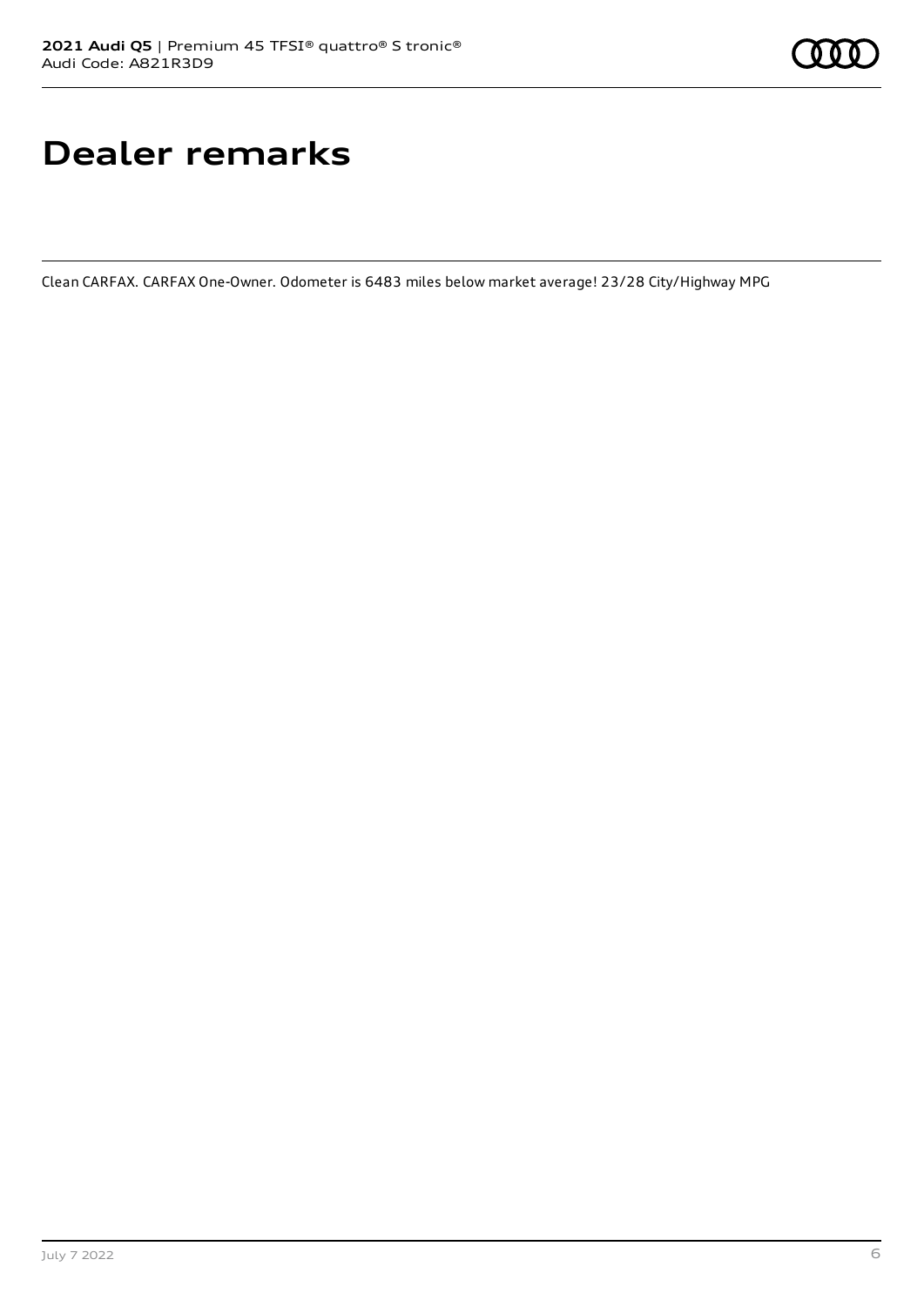## **Technical Specifications**

**(1/2)**

| <b>Engineering   Performance</b>            |                                                                       | <b>Steering</b>                            |                                                                                |
|---------------------------------------------|-----------------------------------------------------------------------|--------------------------------------------|--------------------------------------------------------------------------------|
| Engine type                                 | 2.0-liter four-cylinder                                               | Steering type                              | Electromechanical progressive<br>steering system                               |
| Power Level                                 | 45                                                                    |                                            |                                                                                |
| Max. output                                 | 261 HP                                                                | Turning diameter, curb- 38.7 ft<br>to-curb |                                                                                |
| Displacement                                | 2.0 l                                                                 | Steering ratio                             | 15.9:1                                                                         |
| Towing capacity                             | 4,400 lb                                                              |                                            |                                                                                |
| Torque                                      | 273 lb-ft@rpm                                                         | Suspension                                 |                                                                                |
| Valvetrain                                  | 16-valve DOHC with Audi valvelift<br>system and variable valve timing | Front axle                                 | Five-link suspension - Audi comfort                                            |
| Acceleration (0 - 60<br>mph)                | 5.7 seconds                                                           | Rear axle                                  | suspension<br>Five-link suspension - Audi comfort                              |
| Engine block                                | Cast-iron                                                             |                                            | suspension                                                                     |
| Induction/fuel injection Turbocharged/TFSI® |                                                                       |                                            |                                                                                |
| Cylinder head                               | Aluminum-alloy                                                        | <b>Brakes</b>                              |                                                                                |
| stroke                                      | Displacement/Bore and 1,984/82.5 x 92.8 cc/mm                         | Front brakes                               | 13.3 (ventilated disc) in                                                      |
| Top track speed <sup>1</sup>                | 130 mph                                                               | Rear brakes                                | 13.0 (ventilated disc) in                                                      |
| <b>Electrical system</b>                    |                                                                       | <b>Body</b>                                |                                                                                |
| Hybrid engine                               | 12-volt Mild Hybrid Electric Vehicle<br>(MHEV) technology             | Material                                   | Lightweight technology-multi-<br>material construction (steel and<br>aluminum) |
| Transmission   Drivetrain                   |                                                                       | <b>Warranty   Maintenance</b>              |                                                                                |

| Drivetrain type | quattro <sup>®</sup> all-wheel drive with ultra <sup>®</sup><br>technology |
|-----------------|----------------------------------------------------------------------------|
| Transmission    | Seven-speed S tronic <sup>®</sup> dual-clutch<br>automatic transmission    |

| Warranty | 4-year/50,000-mile Audi New |
|----------|-----------------------------|
|          | Vehicle Limited Warranty    |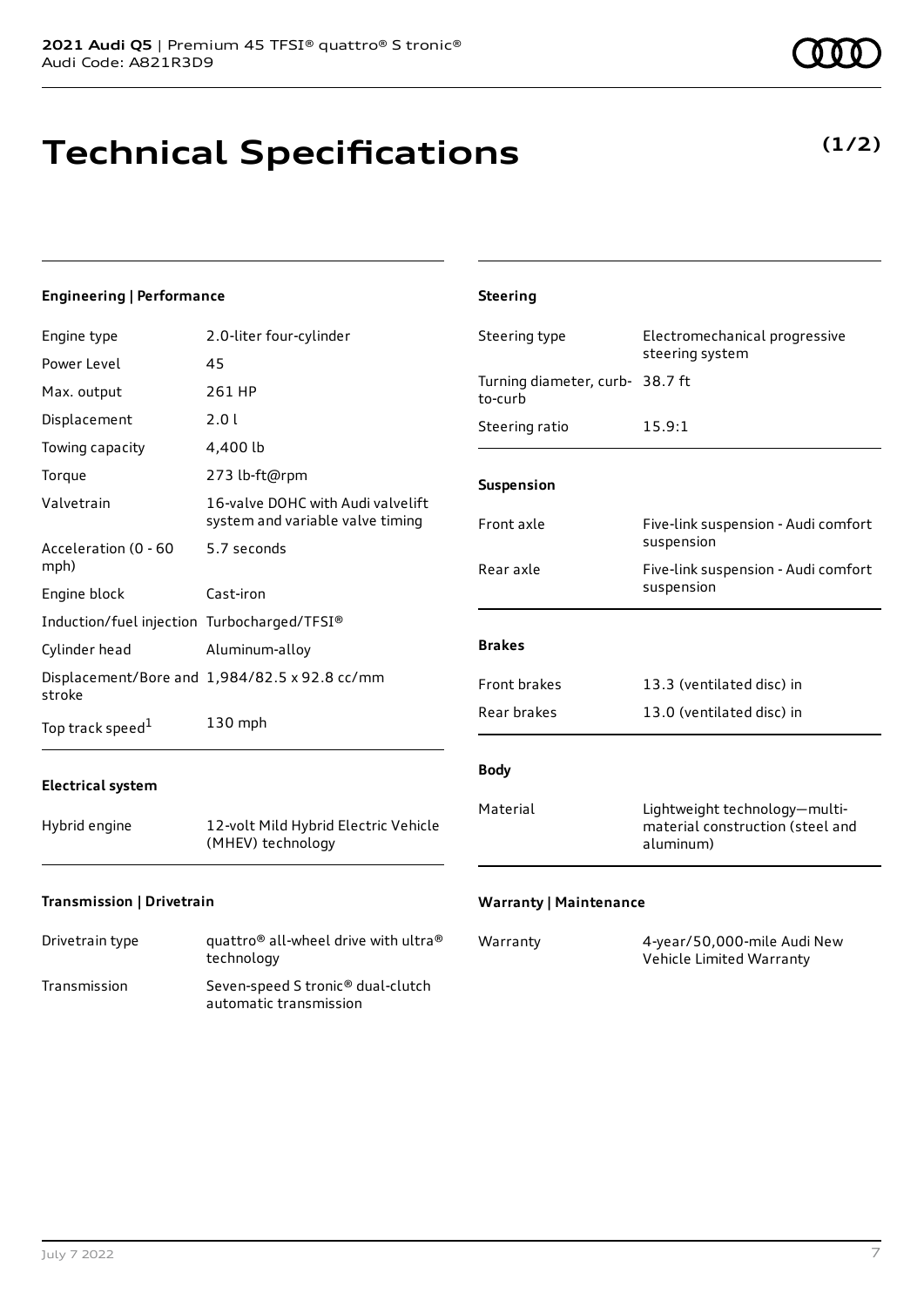## **Technical Specifications**

#### **Exterior Measurements**

| Height                           | 65.5 in  |
|----------------------------------|----------|
| Overall width without<br>mirrors | 74.5 in  |
| Length                           | 184.3 in |
| Wheelbase                        | 111.0 in |
| Overall width with<br>mirrors    | 84.2 in  |
| Track rear                       | 63.3 in  |
| Track front                      | 63.6 in  |
| Curb weight                      | 4.079 lb |

#### **Interior measurements**

| Seating capacity                          | 5                                                  |
|-------------------------------------------|----------------------------------------------------|
| Shoulder room, rear                       | 56.5 in                                            |
| Head room with front<br>sunroof           | 38.1 in                                            |
| Leg room, rear                            | 38.0 in                                            |
| Shoulder room, front                      | 57.7 in                                            |
| Head room with rear<br>sunroof            | 37.7 in                                            |
| Head room, rear                           | 39.3 in                                            |
| Leg room, front                           | 40.9 in                                            |
| Head room, front                          | 39.6 in                                            |
| Cargo volume, rear<br>seatbacks up/folded | 25.8/54.0 (25.6/53.5 with<br>sunroof) cu ft, cu ft |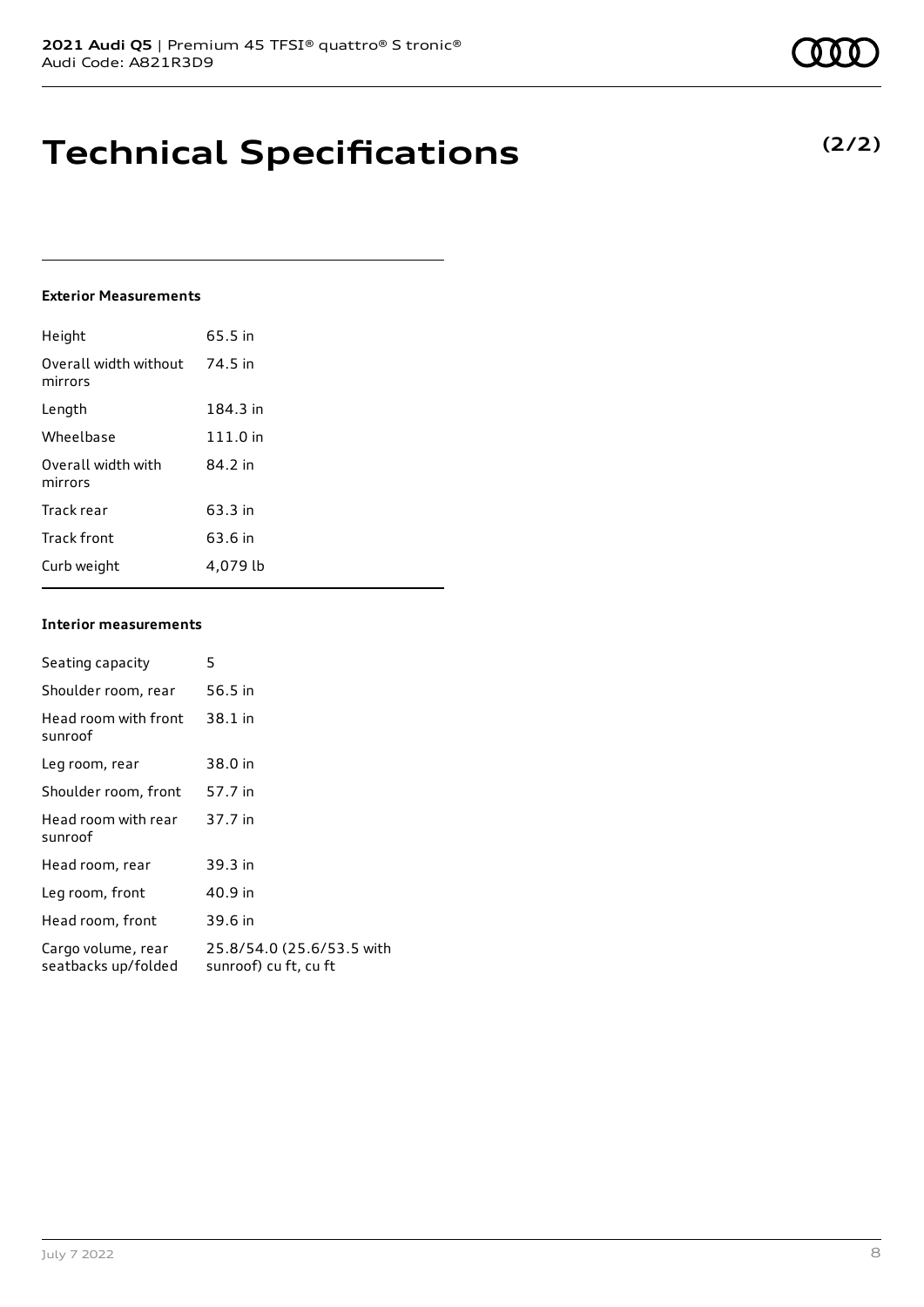## **Consumption- and emission**

## **Consumption by NEDC**

| urban       | $23$ mpg |
|-------------|----------|
| extra-urban | 28 mpg   |
| combined    | $25$ mpg |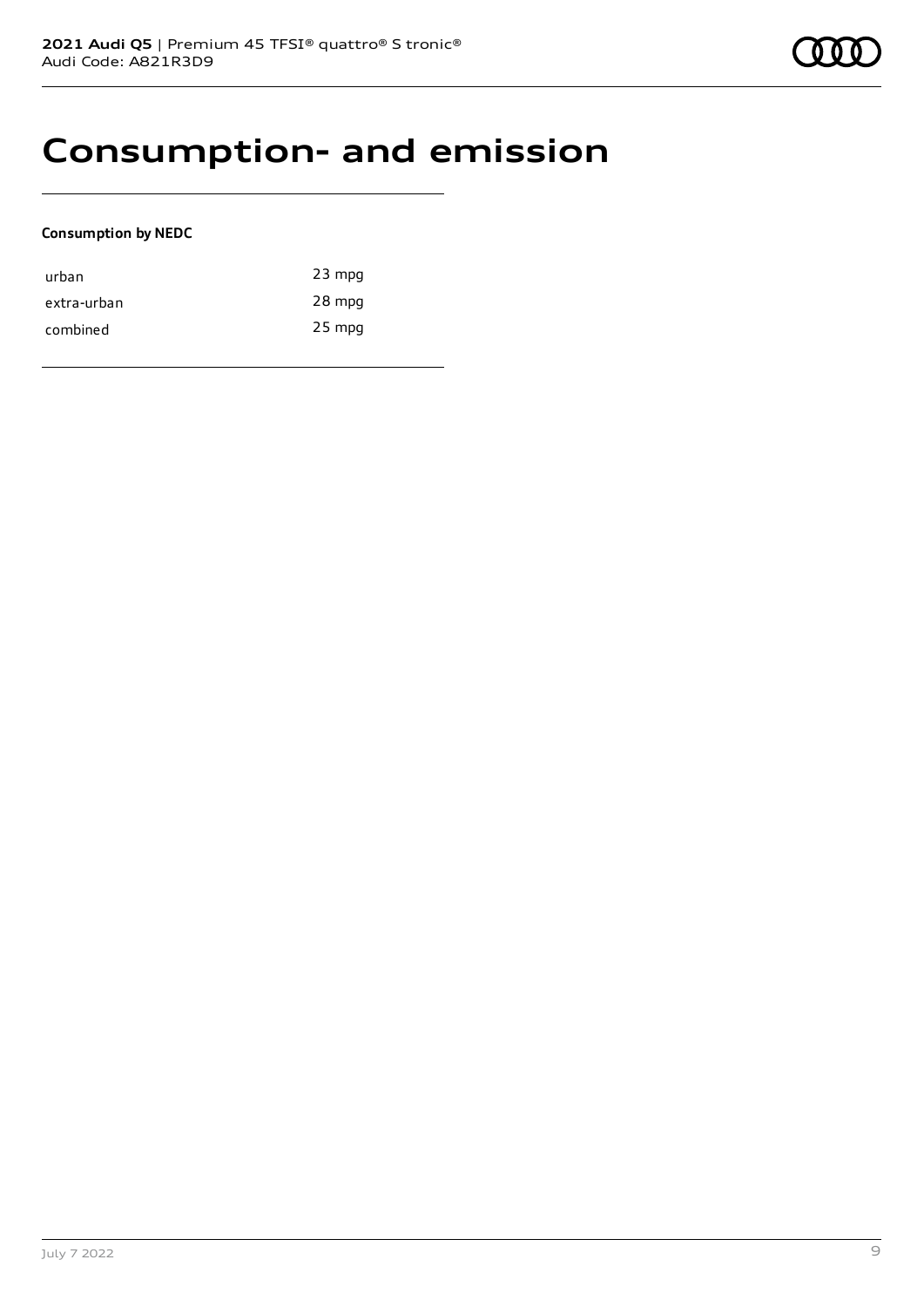

## **Contact**

Dealer **Audi Palo Alto**

1730 Embarcadero Rd 94303 Palo Alto CA

Phone: 6508566300 FAX: 6508562337

www: [https://www.audipaloalto.com](https://www.audipaloalto.com/)